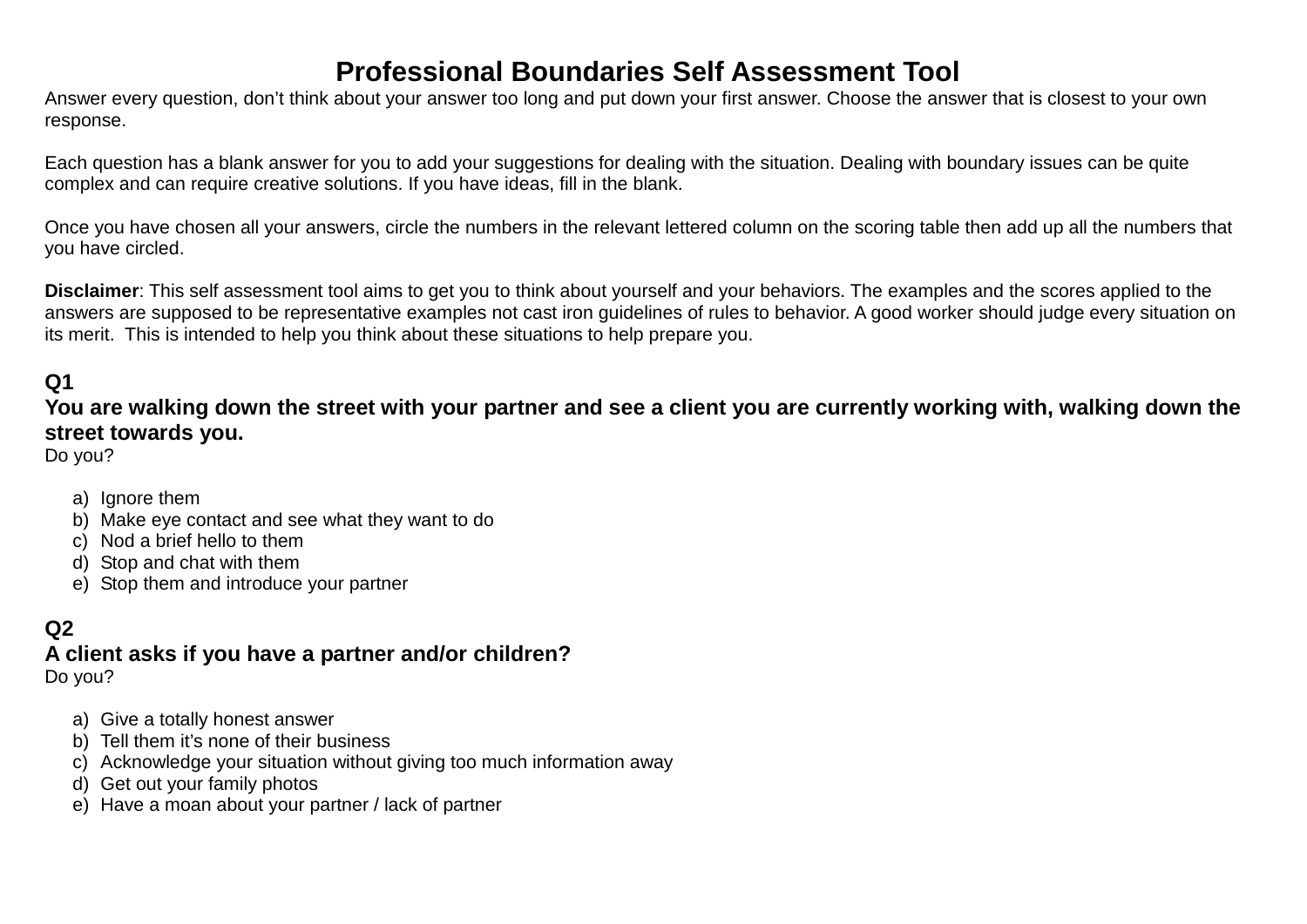# **Q3**

**A client you have been working with closely relapses badly into old negative behaviors that leave them worse off then when you started working with them.**

How do you feel?

- a) Sad
- b) Annoyed
- c) Disappointed
- d) Angry
- e) Nothing, their just a client

## **Q4**

**A client tells you that you really 'get' them and no one else understands them, and that they think you are a wonderful person.**

Do you?

- a) Thank them and say that they are a special person.
- b) Act pleased but modest
- c) Explain that you are just doing your job
- d) Tell them to stop being soft
- e) Give them a hug

### **Q5**

**A client gets engaged and says that they will invite you to the wedding and that they would really like you to be there after all you have been through together.**

Do you?

- a) Say you will start looking for an outfit.
- b) Tell them that you don't think it is appropriate for you to go.
- c) Tell them you would love to come but professional boundaries mean that you can't.
- d) Be vague, intending not to come anyway.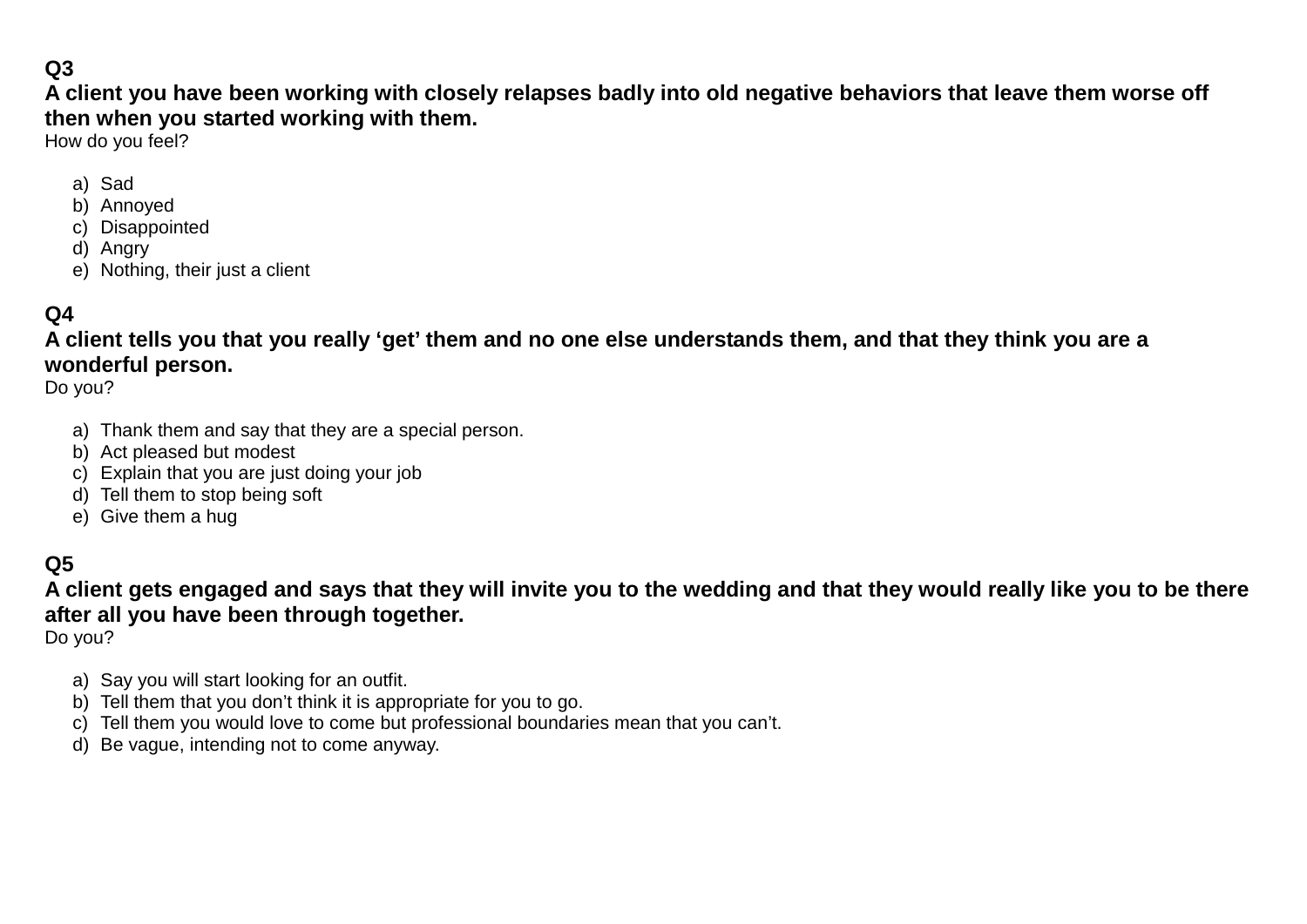## **Q6**

#### **You are working with a client who you believe is becoming sexually attracted to you. They flirt mildly with you at a home visit.**

Do you?

- a) Speak to your supervisor / manager about the situation
- b) Play along with them so you don't hurt their feelings
- c) Tell them that this is a professional relationship and that they should not be so overfriendly
- d) Get them transferred to another worker
- e) Book a home visit to discuss the situation

## **Q7**

#### **A new client spontaneously gives you a hug at the end of a home visit.**

Do you

- a) Hug them back
- b) Let them hug you but don't really engage
- c) Avoid the hug and tell them that it is not appropriate
- d) Accept the hug and tell them it is not appropriate
- e) Tell them not to ever touch you

#### **Q8**

#### **You show up for a home visit and the client answers the door wrapped in a towel** Do you?

- a) Refuse to enter the house
- b) Tell them to put some clothes on and wait outside while they do
- c) Laugh it off and go in anyway
- d) Suggest they need to put some clothes on before starting the session

#### **Q9**

**You go out with your friends for a drink at the pub. You see one of your current clients in the pub with some of her friends. She looks slightly drunk.**

Do you?

a) Ignore your client all night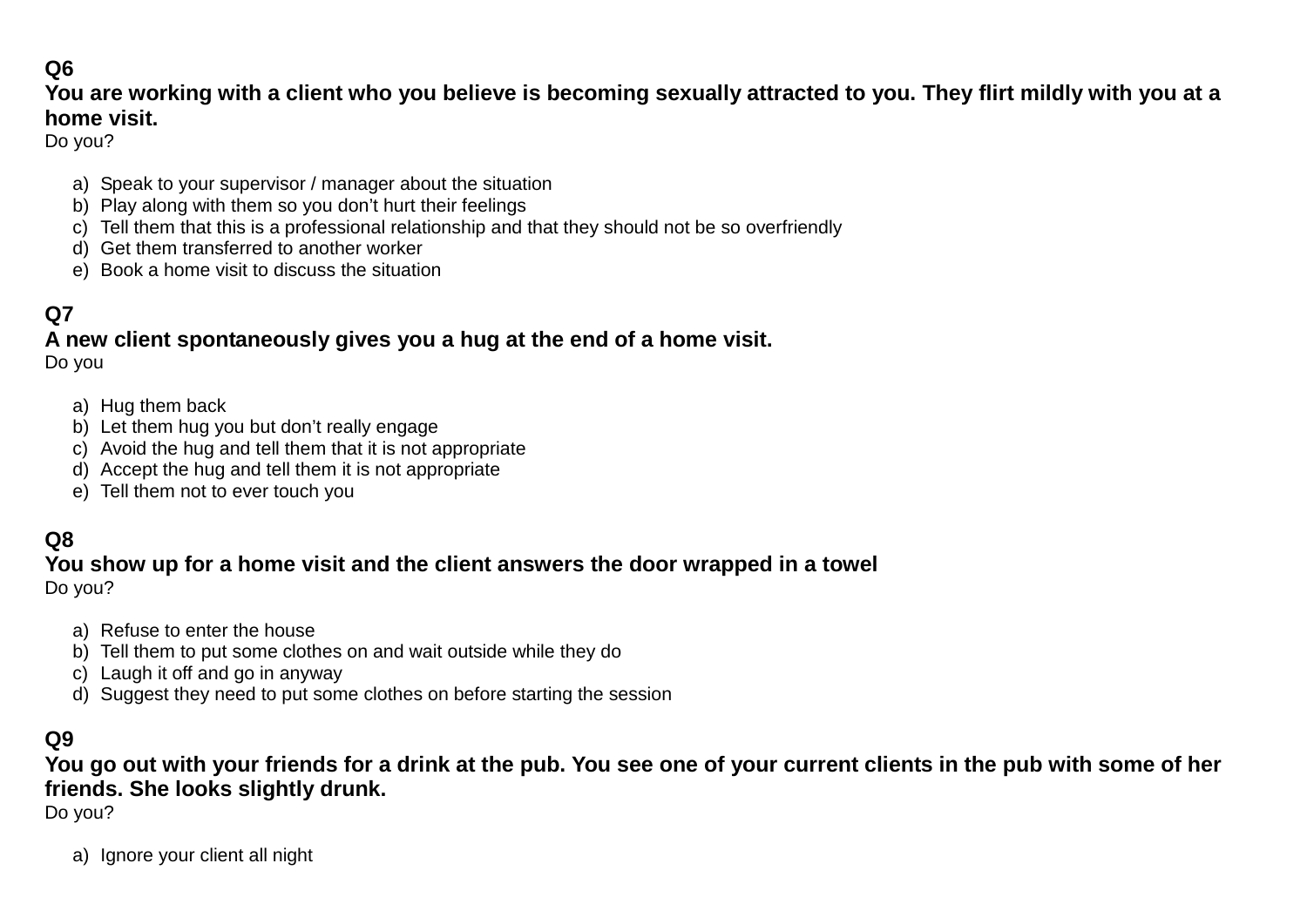- b) Speak to your client and suggest they leave the pub
- c) Ask your friends to leave with you to another pub
- d) Have a word with your client and suggest that you ignore each other
- e) Buy your client a drink

## **Q10**

**One of your clients brings you a reasonably expensive bottle of perfume / aftershave as a gift towards the end of your time working with them.**

Do you?

- a) Accept the gift with thanks
- b) Refuse the gift as inappropriate
- c) Accept the gift but say you will have to share it with the team

## **Q11**

**While speaking with a client, they mention your favorite band, they talk about how much they love the band.** Do you?

- a) Listen and ask them questions
- b) Say how much you like the band
- c) Start chatting about the meaning of the lyrics
- d) Talk about the time you saw them at a festival
- e) Change the topic of conversation

# **Q12**

**You are chatting with a group of co-workers when one of them tells a mildly racist joke. All the other clients laugh and you think the joke although tasteless, is funny.**

- Do you?
	- a) Smile to yourself but walk away
	- b) Keep a straight face and say nothing
	- c) Challenge the clients directly about the implicit racism
	- d) Say that you find the joke offensive
	- e) Remind them of the rules about racist language
	- f) Laugh (but not too loud)